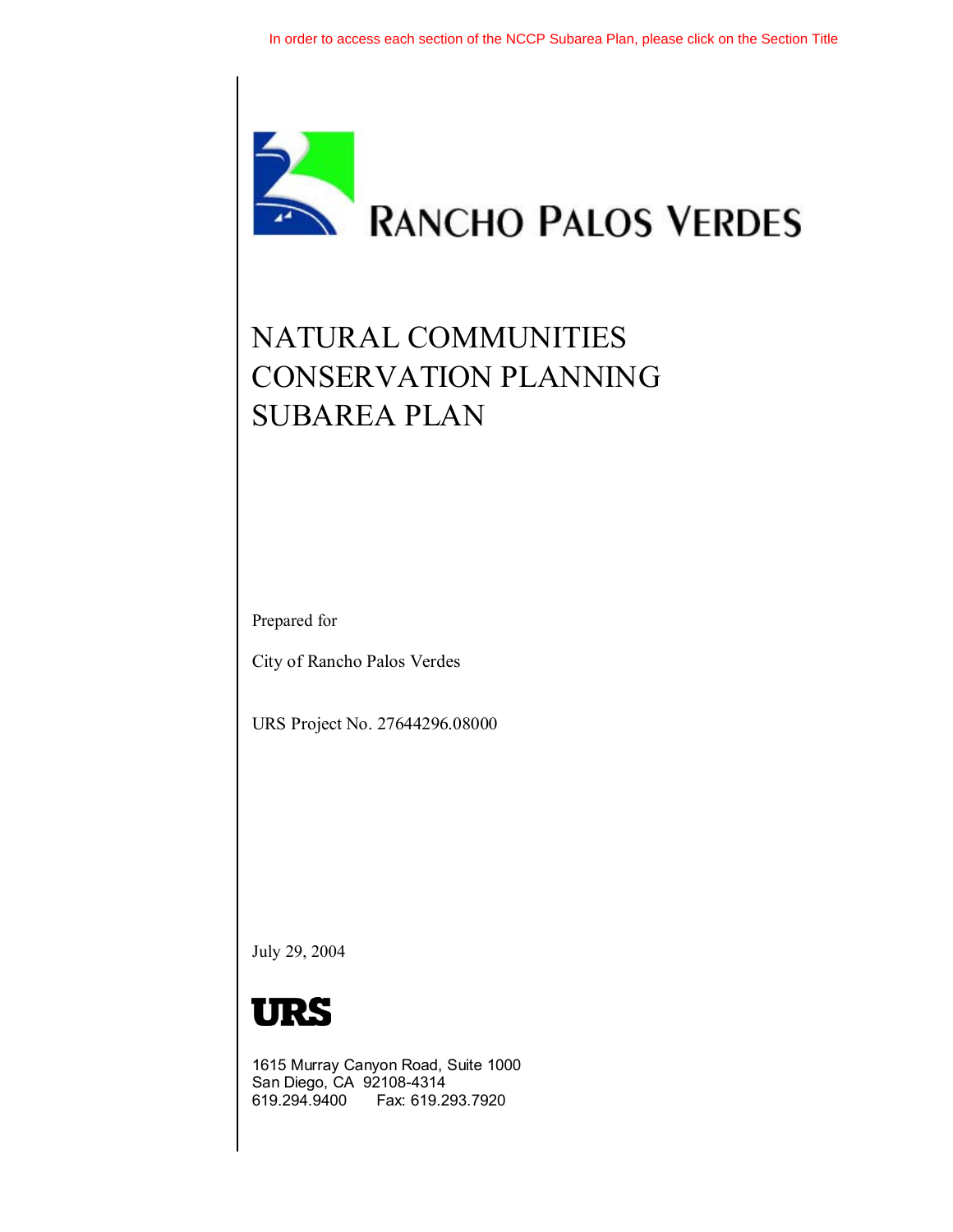### TABLE OF CONTENTS

| <b>Section 1</b> |     |                                                                       |  |
|------------------|-----|-----------------------------------------------------------------------|--|
|                  | 1.1 |                                                                       |  |
|                  | 1.2 |                                                                       |  |
|                  |     | 1.2.1                                                                 |  |
|                  |     | 1.2.2                                                                 |  |
|                  |     | 1.2.3                                                                 |  |
|                  | 1.3 |                                                                       |  |
| <b>Section 2</b> |     |                                                                       |  |
|                  | 2.1 |                                                                       |  |
|                  |     | 2.1.1                                                                 |  |
|                  |     | 2.1.2                                                                 |  |
|                  |     | 2.1.3                                                                 |  |
|                  |     | 2.1.4                                                                 |  |
|                  | 2.2 |                                                                       |  |
|                  |     | 2.2.1                                                                 |  |
|                  |     | 2.2.2                                                                 |  |
|                  |     | 2.2.3                                                                 |  |
| <b>Section 3</b> |     |                                                                       |  |
|                  | 3.1 |                                                                       |  |
|                  |     | 3.1.1                                                                 |  |
|                  |     | 3.1.2                                                                 |  |
|                  |     | 3.1.3                                                                 |  |
|                  |     | 3.1.4<br>Regionally Important Habitat Areas and Linkages Conserved3-8 |  |
|                  |     | 3.1.5                                                                 |  |
|                  |     | 3.1.6                                                                 |  |
|                  |     | 3.1.7                                                                 |  |
|                  |     | 3.1.8                                                                 |  |
|                  | 3.2 |                                                                       |  |
| <b>Section 4</b> |     |                                                                       |  |
|                  | 4.1 |                                                                       |  |
|                  |     | 4.1.1                                                                 |  |
|                  |     | 4.1.2                                                                 |  |
|                  |     | 4.1.3                                                                 |  |
|                  | 4.2 |                                                                       |  |
|                  |     | 4.2.1                                                                 |  |
|                  |     | Priority Acquisition Areas to be Purchased (684.5 Acres)4-7<br>4.2.2  |  |
|                  |     | 4.2.3                                                                 |  |
|                  | 4.3 |                                                                       |  |
|                  |     | 4.3.1                                                                 |  |
|                  |     | 4.3.2                                                                 |  |
| <b>Section 5</b> |     |                                                                       |  |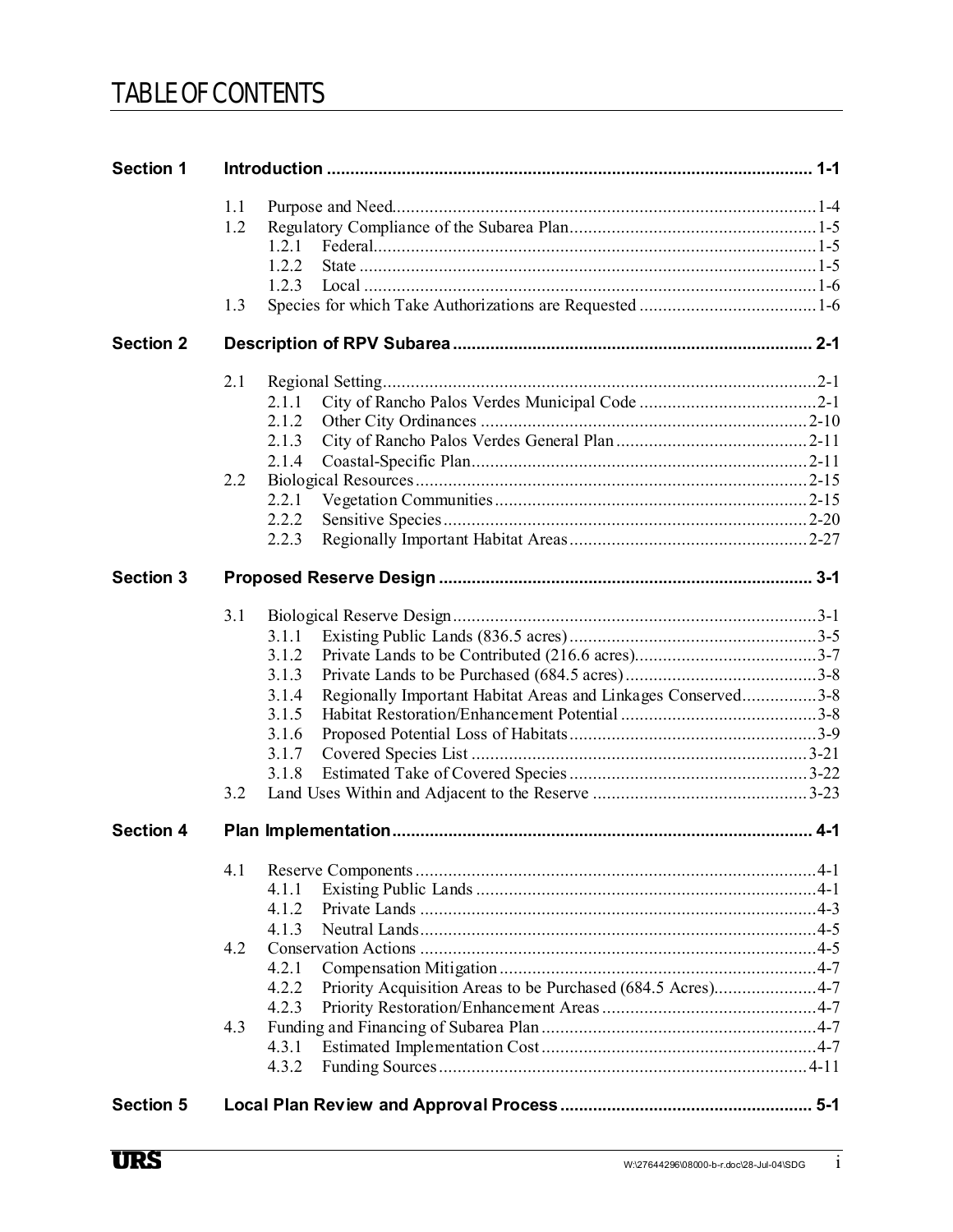## TABLE OF CONTENTS

|           | 5.1  |                                                                                  |  |
|-----------|------|----------------------------------------------------------------------------------|--|
|           | 5.2  |                                                                                  |  |
|           |      | 5.2.1                                                                            |  |
|           | 5.3  |                                                                                  |  |
|           | 5.4  |                                                                                  |  |
|           | 5.5  |                                                                                  |  |
|           |      |                                                                                  |  |
|           |      | Compliance with Existing Federal and/or State Wetlands Regulations5-4<br>5.5.2   |  |
|           | 5.6  |                                                                                  |  |
|           |      | Process for Exchanges and Minor Modifications to Reserve Boundaries 5-5<br>5.6.1 |  |
|           |      | 5.6.2                                                                            |  |
|           | 5.7  |                                                                                  |  |
|           |      | 5.7.1                                                                            |  |
|           |      | Changed Circumstances and Unforeseen Circumstances5-7<br>5.7.2                   |  |
|           | 5.8  |                                                                                  |  |
|           |      | 5.8.1                                                                            |  |
|           |      | 5.8.2                                                                            |  |
|           |      | 5.8.3                                                                            |  |
|           | 5.9  |                                                                                  |  |
|           |      | 5.9.1                                                                            |  |
|           |      | 5.9.2                                                                            |  |
|           |      | 5.9.3                                                                            |  |
|           |      | Process for Adding Species to Covered Species List 5-13<br>5.9.4                 |  |
|           | 5.10 |                                                                                  |  |
|           |      |                                                                                  |  |
|           |      |                                                                                  |  |
|           |      |                                                                                  |  |
|           |      |                                                                                  |  |
| Section 6 |      |                                                                                  |  |
|           | 6.1  |                                                                                  |  |
|           | 6.2  |                                                                                  |  |
|           |      | 6.2.1                                                                            |  |
|           |      | 6.2.2                                                                            |  |
|           |      | 6.2.3                                                                            |  |
|           |      | 6.2.4                                                                            |  |
|           |      | 6.2.5                                                                            |  |
|           | 6.3  |                                                                                  |  |
|           |      | 6.3.1                                                                            |  |
|           |      | 6.3.2                                                                            |  |
|           | 6.4  |                                                                                  |  |
|           |      | 6.4.1                                                                            |  |
|           |      | 6.4.2                                                                            |  |
|           |      | 6.4.3                                                                            |  |
|           |      | 6.4.4                                                                            |  |
|           |      | 6.4.5                                                                            |  |
|           | 6.5  |                                                                                  |  |
|           | 6.6  |                                                                                  |  |
|           |      | 6.6.1<br>6.6.2                                                                   |  |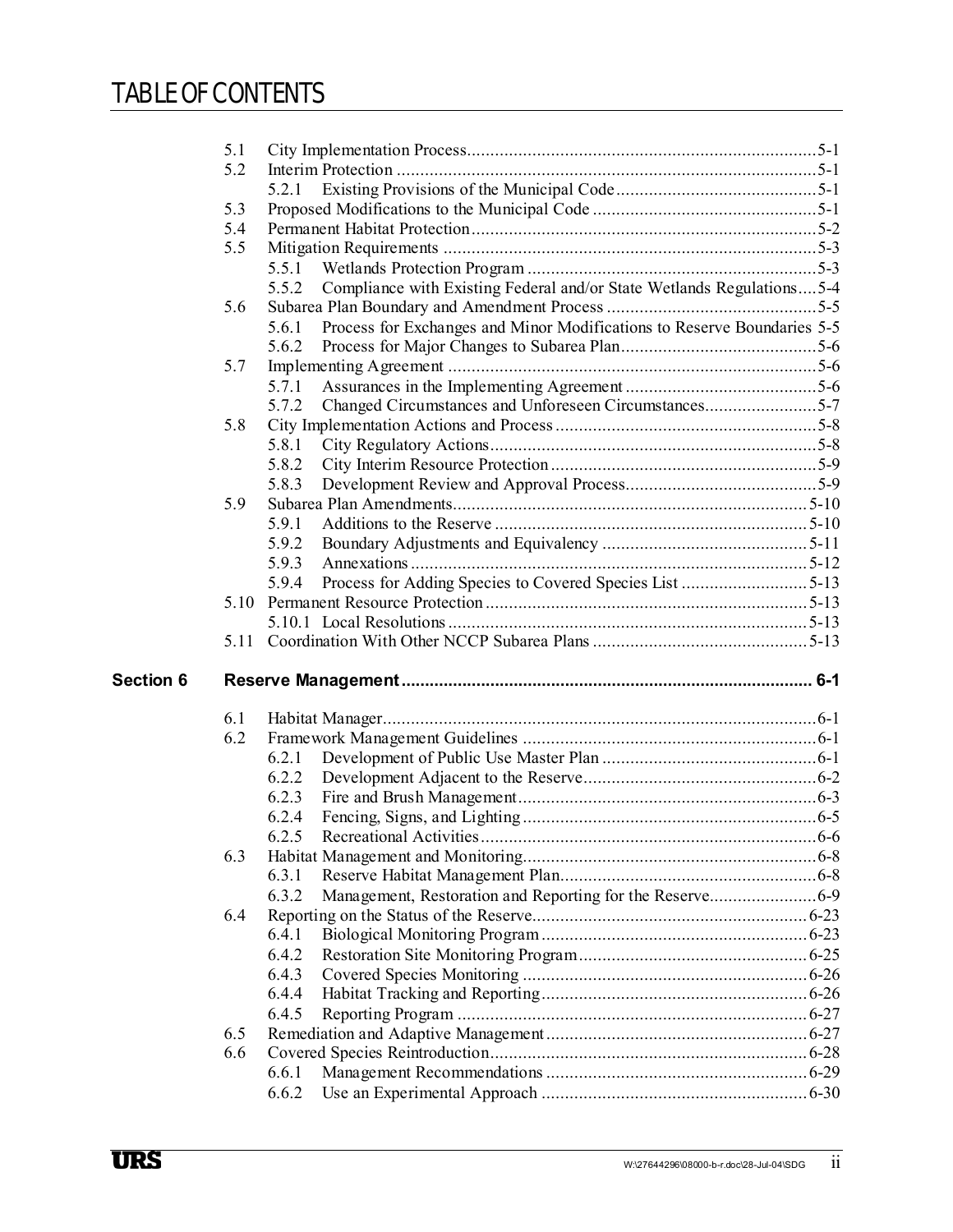## TABLE OF CONTENTS

| <b>Section 8</b> |       |                                                                             | 8-1       |  |
|------------------|-------|-----------------------------------------------------------------------------|-----------|--|
| <b>Section 7</b> |       |                                                                             |           |  |
|                  | 6.7.5 |                                                                             |           |  |
|                  | 6.7.4 | Habitat Restoration and/or Population Enhancement/Reintroduction            | $.6 - 34$ |  |
|                  | 6.7.3 |                                                                             |           |  |
|                  | 6.7.2 |                                                                             |           |  |
|                  | 671   |                                                                             |           |  |
|                  | 6.7   |                                                                             |           |  |
|                  | 6.6.6 |                                                                             |           |  |
|                  | 6.6.5 |                                                                             |           |  |
|                  |       | 6.6.4 Include Reintroduction Sites in a Population Monitoring Program  6-32 |           |  |
|                  | 6.6.3 |                                                                             |           |  |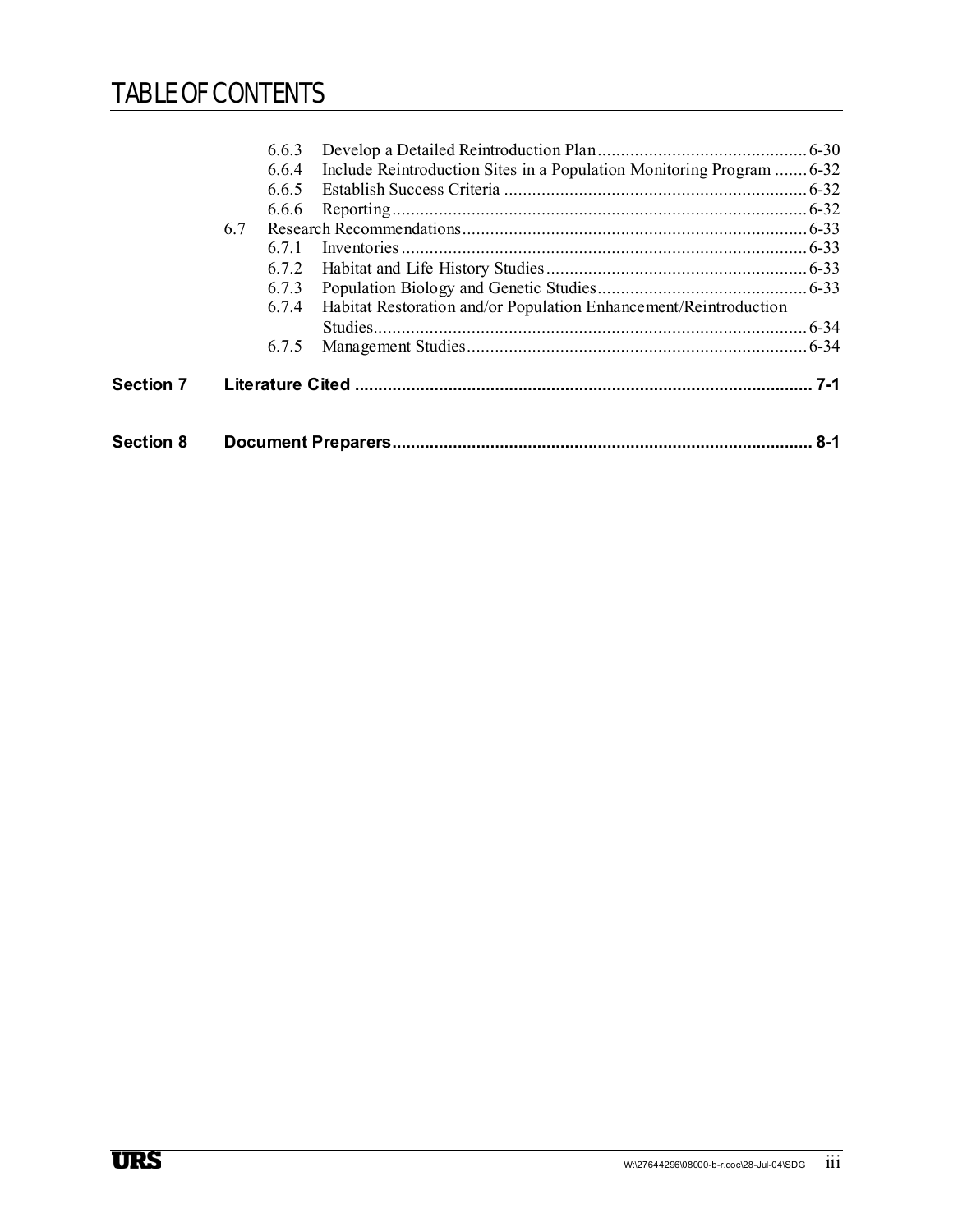#### **Tables**

| Table 1-1 | Proposed Covered Species List for the Rancho Palos Verdes Subarea Plan | $1 - 7$  |
|-----------|------------------------------------------------------------------------|----------|
| Table 2-1 | Vegetation Communities in Rancho Palos Verdes                          | $2 - 17$ |
| Table 3-1 | Proposed Conservation Acreage by Vegetation Community                  | $3-4$    |
| Table 3-2 | Total Loss of CSS Habitat by City Projects                             | $3-12$   |
| Table 3-3 | Total Loss of CSS Habitat by Private Projects and Mitigation           | $3-19$   |
| Table 3-4 | Estimated Take of Covered Species Point Locations                      | $3 - 23$ |
| Table 4-1 | Comparison of Alternative Conservation Plans                           | 4-9      |
| Table 4-2 | Candidate Sources of Land Acquistion Funding                           | $4 - 12$ |
| Table 4-3 | Funding Commitments for Habitat Restoration and Reserve Management     | $4 - 12$ |
| Table 4-4 | Volunteer Hours for PVPLC Project for 2003 (January to May)            | $4 - 13$ |
| Table 6-1 | Rancho Palos Verdes Coastal Sage Scrub Seed Mix                        | $6 - 21$ |
| Table 6-2 | Rancho Palos Verdes Coastal Cactus Scrub Seed Mix                      | $6 - 21$ |
| Table 6-3 | Rancho Palos Verdes Butterfly Habitat Seed Mix                         | $6 - 22$ |

#### **Figures**

| Figure 1-1 | Natural Vegetation of Rancho Palos Verdes                       | $1 - 2$  |
|------------|-----------------------------------------------------------------|----------|
| Figure 1-2 | Covered Species Distributions                                   | $1 - 3$  |
| Figure 2-1 | Regional Vicinity Map                                           | $2 - 2$  |
| Figure 2-2 | Planning Area Map                                               | $2 - 3$  |
| Figure 2-3 | Existing Land Use within Rancho Palos Verdes                    | $2 - 4$  |
| Figure 2-4 | Regionally Important Habitat Areas and Linkage Planning Areas   | $2 - 28$ |
| Figure 3-1 | City-owned and Private Parcels Being Contributed to the Reserve | $3 - 2$  |
| Figure 3-2 | Reserve Design                                                  | $3 - 3$  |
| Figure 3-3 | <b>Habitat Restoration Potential</b>                            | $3-10$   |
| Figure 3-4 | Locations of City Projects Covered by the Plan                  | $3 - 13$ |
| Figure 3-5 | Locations of Private Projects Covered by the Plan               | $3-18$   |
| Figure 3-6 | Covered Species Point Locations Not Being Conserved by the Plan | $3 - 25$ |
| Figure 4-1 | City-owned Parcels Being Contributed to the Reserve             | $4 - 2$  |
| Figure 4-2 | Private Parcels Being Contributed to the Reserve                | $4 - 4$  |
| Figure 4-3 | Neutral Lands                                                   | $4 - 6$  |
| Figure 4-4 | Rancho Palos Verdes Alternatives                                | $4 - 8$  |
| Figure 6-1 | Priority Habitat Restoration Areas within the Reserve           | $6-19$   |

#### **Appendices**

| Appendix A Definitions |                                                                    |
|------------------------|--------------------------------------------------------------------|
| Appendix B             | Species-Specific Conservation Analyses and Conditions for Coverage |

- [Appendix C Financial Analysis Reference Information](http://www.palosverdes.com/rpv/planning/RPV_subarea_nccp_2004/subarea_appendix_c.pdf)
- 
- Appendix D List of Exotic Pest Species (CEPPC 1996)<br>Appendix E Barkentine Property Open Space Acquisiti [Appendix E Barkentine Property Open Space Acquisition Specified Grant No. 58H4-01-1284](http://www.palosverdes.com/rpv/planning/RPV_subarea_nccp_2004/subarea_appendix_e.pdf)
- Appendix F Procedural Guidance for the Review of Wetlands Projects in California's Coastal Zone